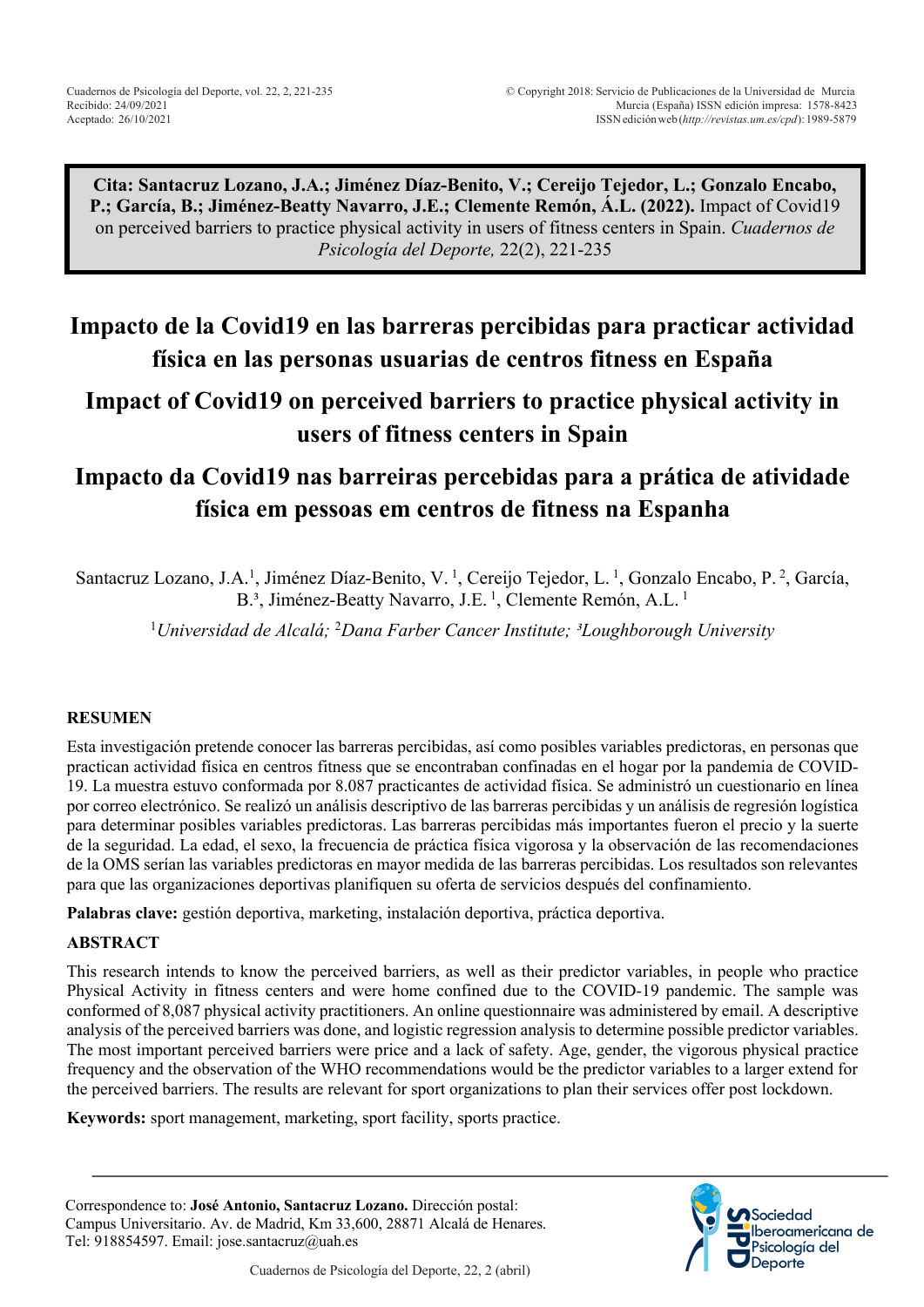#### **Santacruz Lozano et al.**

#### **RESUMO**

Esta pesquisa tem como objetivo conhecer as barreiras percebidas, bem como possíveis variáveis preditivas, em pessoas que praticam atividade física em academias de ginástica que ficaram confinadas em casa pela pandemia do COVID-19. A amostra foi composta por 8.087 praticantes de atividade física. Um questionário online foi administrado por e-mail. Uma análise descritiva das barreiras percebidas e uma análise de regressão logística foram realizadas para determinar possíveis variáveis preditoras. As barreiras percebidas mais importantes foram o preço e a sorte na segurança. Idade, sexo, frequência de prática física vigorosa e observância das recomendações da OMS seriam as variáveis preditoras em maior extensão das barreiras percebidas. Os resultados são relevantes para que as organizações esportivas planejem sua oferta de serviços após o confinamento.

**Palavras chave:** gestão esportiva, marketing, instalações esportivas, prática esportiva.

#### **INTRODUCCIÓN**

The world is experimenting unprecedented changes as result of the COVID19 pandemic (World Health Organisation [WHO], 2020). Many countries around the world imposed strict lockdowns of their population to protect citizens from virus transmission (Kumar et al., 2020; Sánchez-Caballero et al., 2020). In Spain, the government imposed the 'state of alarm' on 15th March 2020 (Gobierno de España, 2020), requiring citizens to observe a very strict lockdown for 71 days. These extreme lockdown measures imposed unprecedented restrictions on physical activity (PA) and sport practice on Spanish citizens, with encompassing lifestyle consequences (Camacho-Cardeñosa et al., 2020).

#### *Problems derived from lockdown*

A prolonged lockdown of the population might present negative consequences for health due to the onset of new diseases or the increase of pre-existing conditions. Several studies have argued that one of the likely consequences of lockdown is to adopt an unhealthy lifestyle due to the reduction of physical activity (Di Sebastiano et al., 2020), which can contribute to the development of negative cardiovascular or psychological conditions (Bhutani & Cooper, 2020; Mattioli & Ballerini, 2020; Pechaña et al., 2020).

Lippi et al. (2020) pointed out that lockdown could have negative health consequences due to weight increase, behavioural changes and social isolation. Similarly, Mediouni et al. (2020) highlighted that a prolonged lockdown situation might increase the risk of mental health problems, such as depression and anxiety. In this respect, and in the context of Spain, the research of González-Sanguino et al. (2020) found out that 20% of a sample of 3,480 adults presented symptoms of depression, anxiety and post-traumatic stress during the first month of lockdown. Even people who practiced physical activity regularly had mental health problems, especially people who practiced physical activity outdoors in groups (Rubio et al., 2021). Furthermore, Burstcher et al. (2020) concluded that the combination of home isolation and fear to contract COVID19 can lead to chronic stress, a risk factor to develop severe anxiety and depression problems. However, the practice of physical activity at home during lockdown could be beneficial to improve mental health according to studies of Reigal et al. (2021) and Symons et al. (2021).

Beyond mental health, physical inactivity because of COVID19 lockdown is problematic for overweigh population because it can increase existing metabolic problems (Martínez-Ferrán et al., 2020; Narici et al., 2020). According to them, people have tended to maintain their usual levels of food intake, whilst severely reducing calory burning through physical activity. Consequently, there is a bigger risk of metabolic problems and chronic diseases linked to obesity. In fact, Di Renzo et al. (2020) and Pellegrini et al. (2020) found that there was a high risk of increasing body weight after a month of lockdown, mainly due to the consumption of junk food and the decrease in physical activity.

On the other hand, amongst older population, Goethals et al. (2020) observed that lockdown (logically) was the main barrier to participate in group physical activity; the majority of older adults did no PA at home

 $222$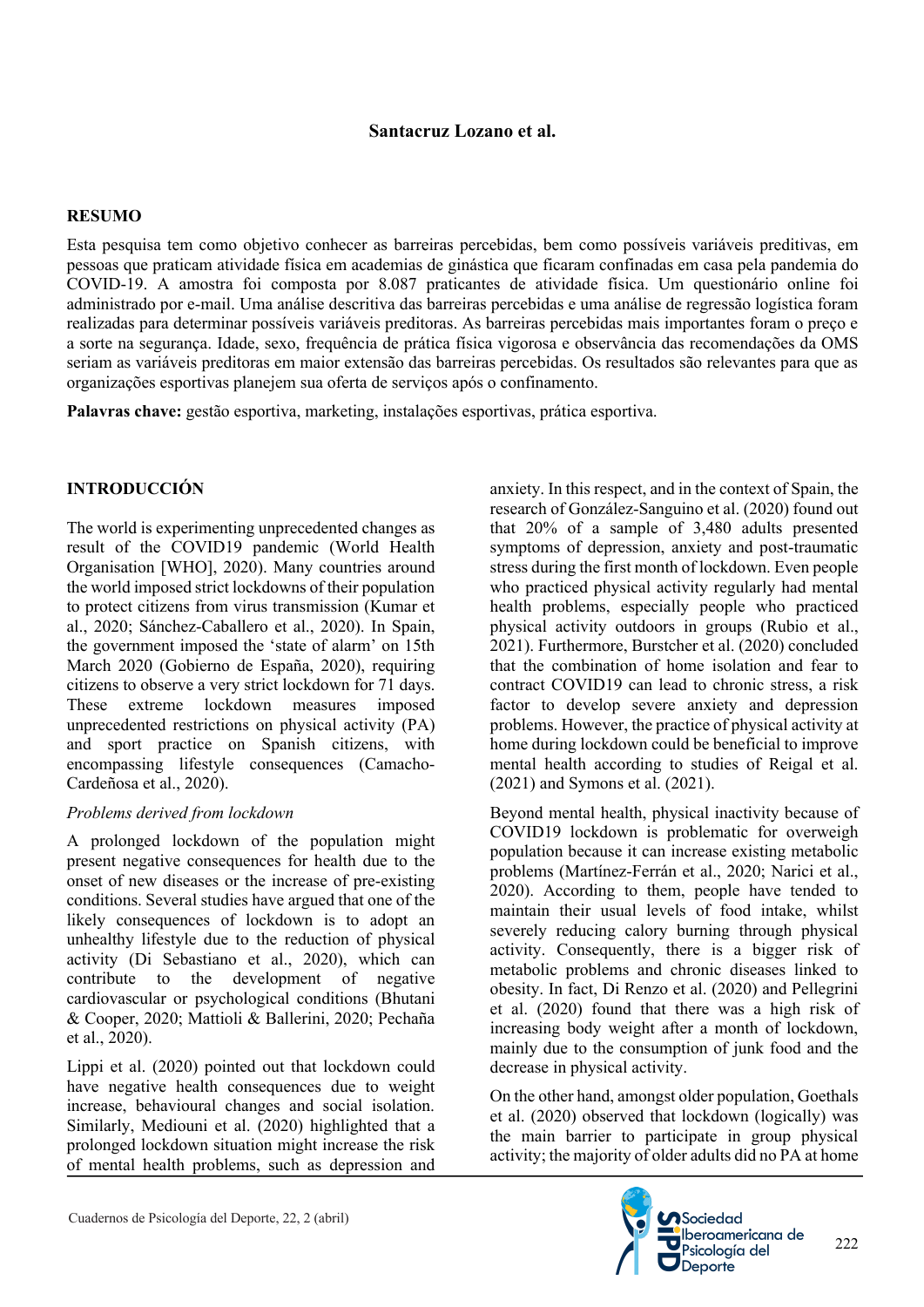during lockdown. An associated problem of this lack of PA in older adults is the onset of joint-related pain, cardiovascular diseases and a negative impact on the immune system (Damiot, et al., 2020, see also Aspinall & Lang, 2018). Roschel et al. (2020) added that lack of PA increases the risk of sarcopenia, bone fragility and the appearance of pain and muscle fatigue, also analyzed by Martín-Moya et al. (2020).

#### *Health benefits of physical activity during lockdown*

Reference to the positive benefits of PA during the prolonged lockdown, several authors argued that PA could be a way to relief some of the most negative consequences of lockdown (Crisafulli & Pagliaro, 2020; Luzi & Radaelli, 2020). Matias et al. (2020) concluded that the practice of PA during lockdown was key to avoid emotional problems. Heffernan & Young (2020) argued that PA would reduce the risk of contracting pulmonary diseases during a prolonged time of indoor stay. On the other hand, Viana & de Lira (2020) argued that exercise and PA reduce the feeling of social isolation and Arora & Grey (2020) added that regular PA or exercise during lockdown improved sleeping patterns.

Nieman and Wentz (2019) suggested that exercise and PA help to enhance the immune system of the older population. Other authors argued that it can improve the performance of the circulatory system and help to combat viral infections (Amatriain-Fernández et al., 2020; Lim et al., 2020). In addition, the study of Gao et al. (2020) analysed exercise through virtual reality in older adults. They found that this solution to the lack of outside exercise still produced positive benefits, such as improving balance, preventing falls and improved cognitive capacity.

#### *Problems and barriers to physical activity and exercise during lockdown*

The practice of exercise during lockdown is not easy. Indeed, the COVID-19 lockdown caused a decrease in PA practice in Spain, both quantitively and qualitatively (García-Tascón et al., 2021; López-Bueno et al., 2020). This decrease in the practice of physical activity affected negatively people's wellbeing, especially in the case of those that were physically active before the COVID-19 pandemic (Martínez-de-Quel et al., 2021). Ranasinghe et al. (2020) argued that the use of new technologies was paramount to facilitate PA practice during lockdown,

as they connected people willing to exercise at home with specialists in sport, training, and exercise.

Regarding the barriers to the practice of PA, before COVID19, Thind et al. (2016) and others explained that the main perceived barriers to PA practice were lack of time, lack of knowledge and lack of motivation. Researchers have found a variety of reasons to explain barriers to the practice of exercise or PA during lockdown. First, it is important to analyze the correlation between internet/technology consumption and (lack of) physical activity. Qin et al. (2020) undertook a study through a survey of 12,000 adults in China. They found that 60% of the participants reduced their PA during lockdown. At the same time, they also found that they increased the time dedicated to watch television, use tablets or computers by four hours per day on average. In this respect, Király et al. (2020) concluded that the use of technology, internet and streaming services increased worldwide during lockdown, with negative consequences to maintain a healthy and active lifestyle. In this regard, Cívico et al. (2021) and González (2019) have pointed out that an improper use of technology can lead to mental health and social relations problems, especially in teenagers. Moreover, Jiménez (2019) had previously found that some violent video games could increase the aggressive behavior of young players.

Other studies point towards different factors leading to inactivity during lockdown. Costandt et al. (2020) found out that those who did the lowest amount of exercise presented some of the following sociodemographic characteristics: people over 55, lower education levels, used to practice sport or exercise with friends, and those with the lowest use of online tools and services before lockdown.

Thus, researchers have found a rather eclectic mix of barriers to PA during lockdown. Some of these barriers are similar to the reasons expressed for not exercising before lockdown whereas others seem rather connected to the nature of life under lockdown. In this article we are interested, though, in analysing the impact on the return to PA and fitness routines once lockdown was over. Whether any of these problems encountered under COVID-19 might leave a 'legacy' on fitness and leisure centre users or not. This article is an empirical contribution to reflect on the consequences of COVID-19 in Spain.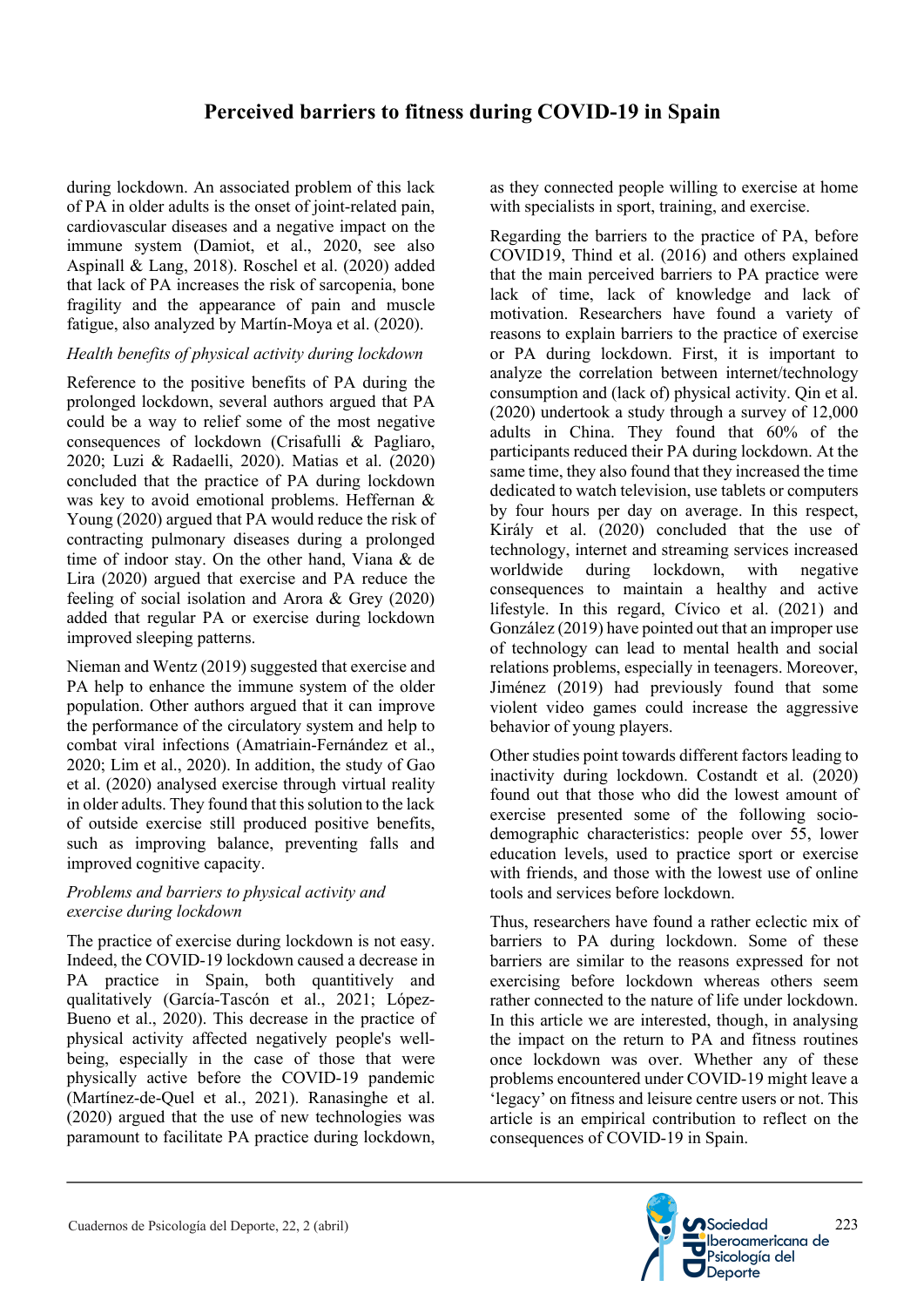#### **METHOD**

This study draws on a quantitative research design. Data collection was done through an online questionnaire sent to fitness centre users in Spain.

#### *Sample*

The sample for this study was obtained amongst the members of 84 fitness and leisure centres in different provinces of Spain. The 84 fitness centres belong to Fundación España Activa (a not-for-profit NGO organisation whose aim is to promote sport and physical activity in society). The research team, Alcalá de Henares University and Fundación España Activa designed this study together, which facilitated access of the research team to the managers and directors of the individual fitness centres in order to do the survey. We defined two inclusion criteria to recruit participants into the survey: They had to be 15 years old or more and be a member of the fitness centre when the COVID-19 lockdown started in Spain (15 March 2020).

We received 8,087 valid responses (37% response rate). Thus, the sample used in this study is a total of 8,087 members of fitness centres older than 15 years. The survey was built in a way that those participants stating they would return to their fitness centre after lockdown (88.9%) were then asked about the motivations to continue their PA routines. Those participants stating they would not practice sport or PA after lockdown (11.1%) were asked the questions about perceived barriers, the focus of this work. Therefore, the final sample of this research was 905 people.

#### *Instrument*

Data was collected through an online questionnaire sent by the fitness centres by email to all their members that met the inclusion criteria. The research team did not have access to the membership data base, nor to the personal data of the participants. Online questionnaires do come with limitations that need to be acknowledged, most importantly the self-selection of participants and non-probabilistic nature of sampling. We mitigated this limitation through the collection of a large number of valid responses. Moreover, there is an increasing agreement in the literature (see Manfreda et al. 2008) that the use online surveys in the social sciences offers similar levels of

quality and rigor than traditional phone or face to face surveys. Indeed, recognised authors in the socioscientific study of sport such as Cashmore and Cleland (2012, p. 345) argued that online questionnaires provide "more frankness and honesty" because the level of anonymity of the participants is higher.

Those taking the survey were adequately informed of the research objectives and their rights as participants before starting the questionnaire. They were also informed of their rights under GDPR and data protection legislation, clearly stating that the survey was collecting data under the public service legal basis and only for research purposes. Data has been collected, stored and treated at all time following the Spanish legislation (Ley Orgánica de Protección de Datos 3/2018); the research followed the ethical guidelines of the reviewed World Medical Association's Helsinki Declaration (52th General Assembly, Edinburgh, Scotland, 12th October 2000), and the research ethics framework of the University of Alcalá de Henares (Madrid, Spain).

Participants had to give their informed consent in the survey's landing page before proceeding to the first question. Surveys were anonymous, and the only personal data collected were age and gender.

We built the survey with questions used in previously validated questionnaires. The survey was divided in two parts. The first part was composed by an abbreviated version of the International Physical Activity Questionnaire (IPAQ), previously used, and validated in several studies (e.g. Cleland et al., 2018; Lee, et al., 2011; Rubio et al., 2017). These questions addressed participants' PA practice. The International Physical Activity Questionnaire (IPAQ) is indicated for adults, so in the online adaptation people under 18 years of age were not allowed to answer questions regarding frequency, duration and intensity of PA. But if they stated that they would not practice PA after the lockdown, they were asked to answer the questions regarding perceived barriers.

The second part of the questionnaire was composed by questions taken from Eurobarometer survey 472, wave 88.4 (European Union [EU], 2018). These questions referred to barriers to do sport and PA. From this questionnaire, 3 variables were used: you do not have the time, you lack motivation or are not interest and it is too expensive (price). Three other variables were

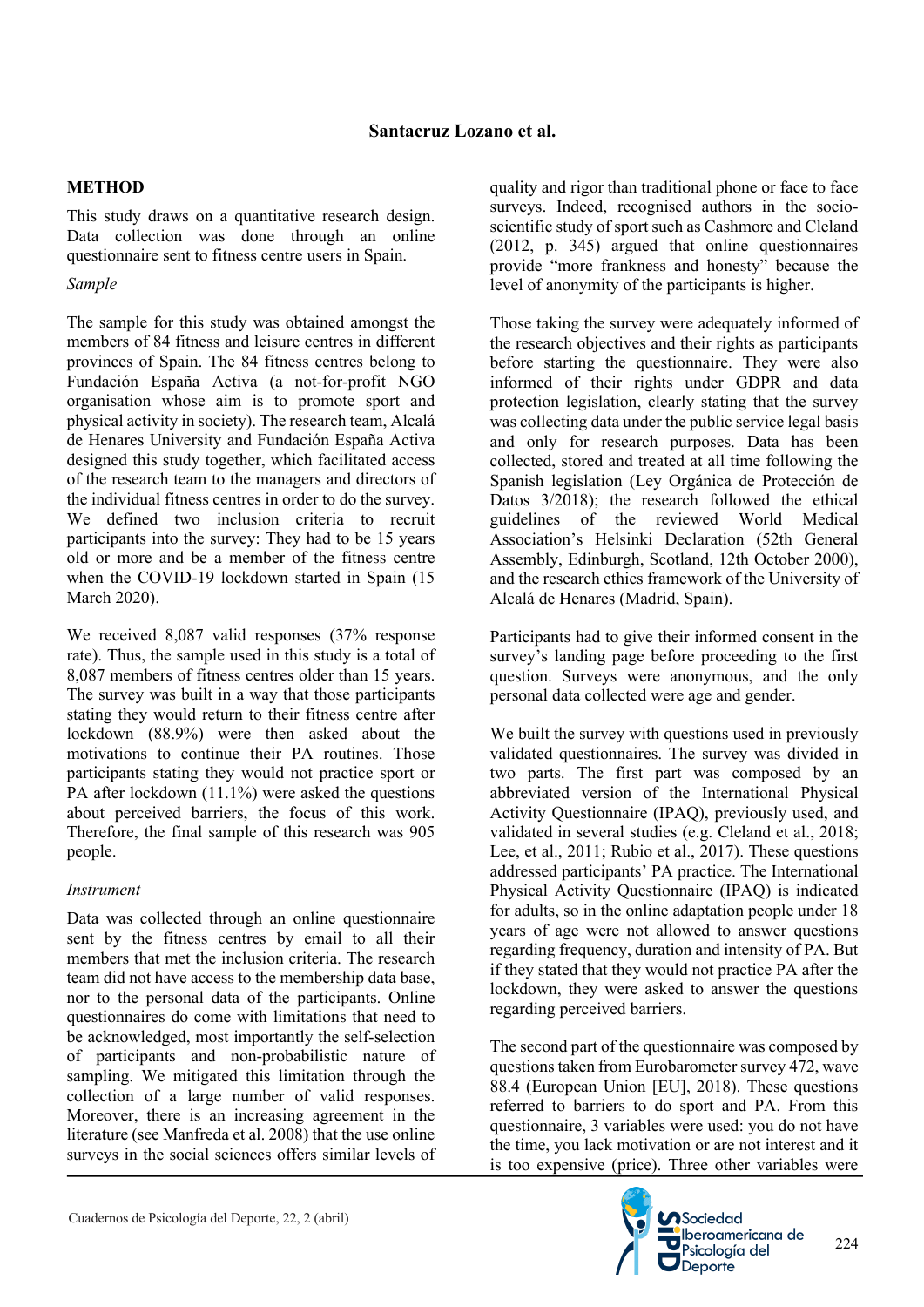### **Perceived barriers to fitness during COVID-19 in Spain**

included following consultation with professional experts in the management of sports facilities: lack of safety, lack of cleanliness and hygiene and practice PA al home or on my own.

#### *Procedure*

The validation of the questionnaire was done in three stages (Soriano, 2014). In Stage 1 we determined the objectives of our research. In Stage 2 the questionnaire was evaluated and assessed by a team of experts composed by six persons with an adequate level of knowledge on sport and fitness venue management. In Stage 3, we piloted the questionnaire with 10 directors of sport facilities in the region of Madrid (Spain). We gathered feedback from this piloting stage to fine tune the survey's final version before opening it to participants.

Data collection was done between 5th and 20th April 2020. The 'state of alarm' was still fully enforced in Spain. Consequently, the population was in complete lockdown. At the time of data collection participants had been in lockdown between 21 and 36 days, and they did not know when lockdown was going to be released.

#### *Variables measuring physical activity*

The IPAQ questionnaire measures the frequency, duration, and intensity of PA. The IPAQ questions included in our survey asked the number of days in which participants had done vigorous and moderate physical activity, and the average time (in minutes) per day for each type of activity. To facilitate statistical analysis we followed normal and accepted practice in the measurement of PA in adult population (see Clemente et al., 2020; Gerovasili et al., 2015; Mayo et al., 2019), and therefore time-related answers were categorised in five variables, assuming that answering "30 minutes or less" meant 15 minutes, "31 to 60 minutes" meant 45 minutes, "61 to 90 minutes" meant 75 minutes, "91 to 120 minutes" meant 105 minutes, and answering "more than 120 minutes" meant 120 minutes.

Only those participants that answered correctly the full questionnaire were eligible for statistical analysis in relation to the WHO's (2010) PA recommendations. To assess the degree of compliance with the WHO's recommendations, it was necessary to calculate the weekly time dedicated to vigorous and moderate physical activity. We classified as "adequately active" those doing at least 150 minutes of moderate physical activity, 75 minutes of vigorous physical activity, or a combination of moderate and vigorous PA (Clemente et al., 2020; Gerovasili et al., 2015; Mayo et al., 2019).

#### *Data analysis*

Our statistical analysis strategy was divided in two stages. Firstly, we undertook descriptive statistics analysis to identify the barriers of fitness centres' users after lockdown. In the second stage we did a logistic regression analysis with each one of the barriers as dependent variables. The independent variables used were as follows: gender, age, degree of compliance with the WHO PA guidelines (as explained above), and the number of days of vigorous PA in the previous week (during lockdown). The choice of these independent variables was informed by previous research. These sociodemographic factors have been studied in published and highly reputed projects (e.g. Herazo-Beltrán, 2017; McGuire et al., 2016).

Regression results are presented as odds ratio (OR), with a confidence interval of 95% for each one of the barriers variables that was statistically significant (p  $\leq 0.05$ ). The type of answers referring to each one of the motives and barriers were presented as a dichotomous choice (yes or no), in a multi-answer format.

#### **RESULTS**

We start first presenting the overall results of the survey. Table 1 (below) helps us understand the characteristics of the sample. It presents the distribution of participants according the sociodemographic variables: age, gender, days of vigorous PA in previous week, and adherence to WHO PA guidelines.

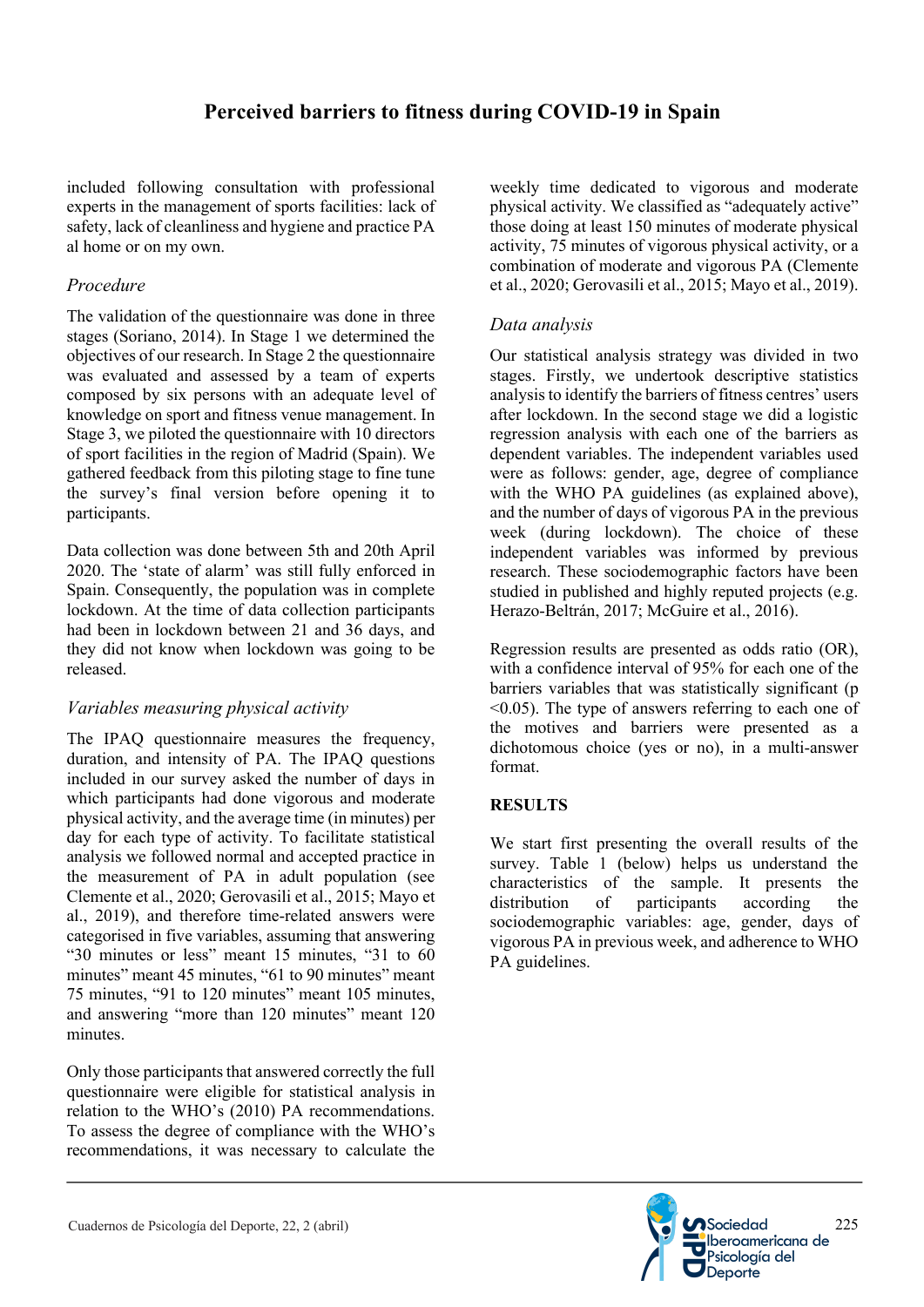## **Santacruz Lozano et al.**

| analyzed.                             |                        |      |            |
|---------------------------------------|------------------------|------|------------|
|                                       |                        | N    | Percentage |
| Gender                                | Female                 | 5047 | 62.4       |
|                                       | Male                   | 3006 | 37.2       |
|                                       | 15-24                  | 617  | 7.6        |
|                                       | 25-39                  | 2749 | 34         |
| Age                                   | $40 - 54$              | 2926 | 36.2       |
|                                       | 55 years or<br>older   | 1789 | 22.1       |
|                                       | Never                  | 2802 | 34.5       |
| Days of vigorous<br>physical activity | $1 - 3$                | 2360 | 29.2       |
| last week                             | $4 - 7$                | 2925 | 36.2       |
| Compliance<br>recommendations         | Physically<br>inactive | 1942 | 24         |
| weekly physical<br>activity WHO       | Adequately<br>active   | 5153 | 63.7       |

**Table 1.**  Characteristics of the participants according to the variables

#### The main objective of the study was to identify barriers to return to fitness centres after lockdown. The Table 2 presents perceived barriers to do PA after lockdown. These are: price (39.1%), lack of safety and protection against COVID-19 (37%), already doing PA at home/on their own (26.4%), and possible lack of hygiene in fitness centres (22%). Whereas there is a small difference, it is of interest that the economic barrier (price) is ahead of the health and safety barrier directly linked to COVID-19.

We move now to the perceived barriers and the relationship with the variables of age, gender, days of vigorous PA in the last week and WHO PA recommendations. These are divided in Tables 3 and 4 (below). As can be seen, the barriers that we found to be statistically significant are "lack of safety", "lack of cleanliness and hygiene", "doing PA at home/on my own", "lack of time", "lack of motivation or interest". **Table 2.**  Perception of barriers to physical activity

| Descriptive statistics                                          |     |                       |      |  |  |  |  |  |
|-----------------------------------------------------------------|-----|-----------------------|------|--|--|--|--|--|
|                                                                 | N   | Percentage Desviation |      |  |  |  |  |  |
| Price                                                           | 905 | 39.10%                | 0.49 |  |  |  |  |  |
| Lack of safety                                                  | 905 | 37.00%                | 0.48 |  |  |  |  |  |
| Lack of cleanliness and<br>hygiene                              | 905 | 22.00%                | 0.41 |  |  |  |  |  |
| I already practice physical<br>activity at home or on my<br>own | 905 | 26.40%                | 0.44 |  |  |  |  |  |
| I won't have time                                               | 905 | 7.80%                 | 0.27 |  |  |  |  |  |
| I will not be motivated or<br>I will not be interested          | 905 | $6.00\%$              | 0.24 |  |  |  |  |  |
| N Valid (per list)                                              | 905 |                       |      |  |  |  |  |  |

"Lack of safety" is less prevalent as a barrier in the youngest participants (15-24 years) [OR 0.29 (95% CI  $(0.14 - 0.60)$ ], but it increases as we move along the age range. Interestingly, this is not replicated for "lack of cleanliness and hygiene". In this case we find the young adults (25-39 years) are the group that has the barrier more present. In relation to levels of physical activity, this barrier is more prevalent amongst those less active, especially those who did not any PA in the previous week [OR 2.07 (95% CI (1.197 - 3.570))].

Whereas "lack of safety" or "lack of cleanliness and hygiene" are barriers that could be addressed by fitness centres, the more personal situation of the users is, of course, more difficult to counter for the gyms and sport venues. We found three barriers that we could classify as personal. The first one is "doing PA at home/on my own". We find this barrier is less prevalent amongst participants classified as "inadequately active" because they do not comply with WHO PA guidelines [OR 0.41 (95% CI (0.24 - 0.69))], which is probably unsurprising (but also suggests the accuracy of the statistical analysis).

"Lack of time" is another barrier related to personal circumstances. In this case we find that it is most prevalent amongst the youngest participants (15-24 years) [OR 4.40 (95% CI (1.15 - 16.80))]. Finally, the barrier "lack of motivation or interest" is more prevalent in males than females [OR 1.99 (95% CI  $(1.09 - 3.67))$ ].

#### **DISCUSSION**

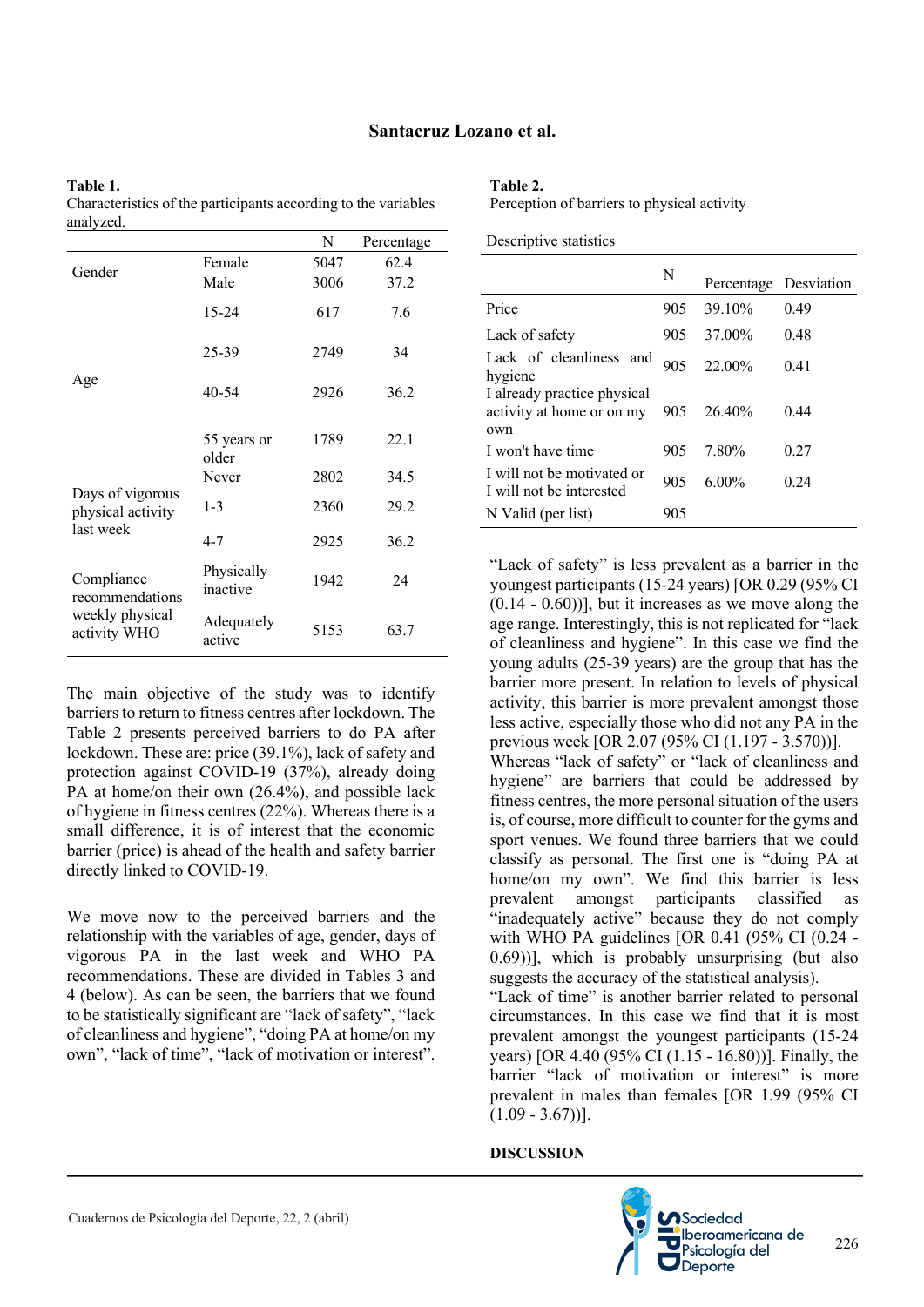The most common barrier to re-join the fitness centre after lockdown was price. This might be linked to the economic uncertainty that surrounded the COVID-19 pandemic, with a severe increase in the unemployment rate in Spain (Hermi & García, 2020). This is more relevant when we compare our findings with the results of the Eurobarometer (EU, 2008), where price was only a perceived barrier to PA for 7% of the EU population, being the fourth most important barrier. Thus, we can see how COVID-19 seems to have a significant effect in the perception of fitness centre users. Price has now risen to the forefront of their preoccupations. Given the severity of the economic crisis associated to COVID-19, fitness centres might have a reduction in demand to which they would have to adapt accordingly. The consequence of this for the practice of PA more widely is perhaps more difficult to predict. On the one hand, fitness centre users might not necessarily decide to stop their exercise routines, but they could opt for joining cheaper alternatives.

The second most important barrier revealed by our results is lack of safety, which is naturally linked to the nature of the public health crisis brought about by COVID-19. Moreover, it is also important to highlight that data collection took place during the hardest times of lockdown. For our purpose in this article, the reality is that fitness centre users are indeed worried about safety to a good extent, as it is their second most important perceived barrier to return. Thus, fitness centre managers should be aware of how prevalent this is to ensure return of their users. Similarly, Matos et al. (2021) observed that proximity with other users, touching common surfaces and the use of changing rooms could be barriers to practicing physical activity in indoor sports facilities.

The third perceived barrier refers to a situation that is, perhaps, far away from fitness centres' control, as it refers to users who are doing PA on their own at home using new technologies. In fact, the use of technological tools has increased greatly in the period of lockdown because it is the only hope to keep the economy on track (Xiang et al., 2021). Here the time in lockdown might have had an important effect, as we saw a rise in the number of free or low-cost apps, YouTube videos or Instagram/Tik Tok influencers dedicated to fitness and physical activity or their evaluation (Reigal et al., 2020). Thus, the new habit of

exercising at home could be more relevant that it can appear at first sight. However, if that were to happen, it could well happen that those taking up fitness or PA would do it on their own, rather than in a fitness centre. Following from that, we can consider a wider reflection on the possibility that COVID-19 might have a relevant impact in fitness and PA habits. Although we are hypothesising here, our results point to preoccupations of price, safety, and also a new awareness about home exercise. In our view, this could lead to an increase of home/lone fitness routines, to the detriment of fitness centres or more social/organised environments. However, other studies suggest that the frequency of physical activity in the fitness center should also be taken into account as an intervening variable: People who go to the gym at least twice a week are less likely to stop attending a fitness center to practice PA (García-Fernández et al., 2018; Rodrigues et al., 2021).

The fourth barrier according to our results is lack of cleanliness or hygiene, which is logically linked to the doubts about the cleaning and safety protocols in fitness centres after lockdown. This barrier, we argue, could be paired with the lack of safety we have discussed in the paragraphs above as the second most important barrier. When taken together it seems clear that the health and safety protocols are going to be even more important than ever for fitness centres to ensure a return of their users in the new COVID-19 reality.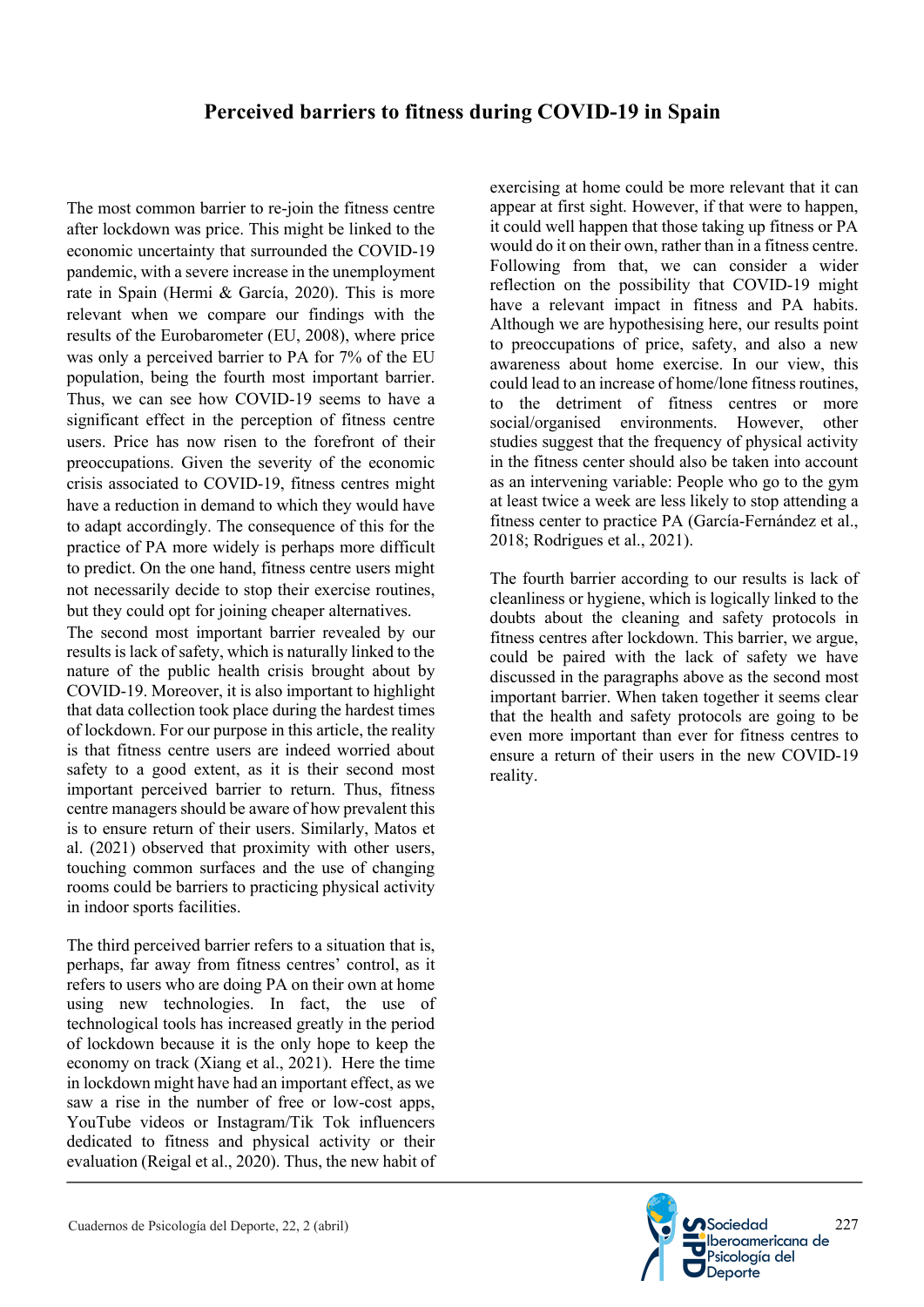#### **Santacruz Lozano et al.**

|                                 |                        | Price            |       |                                  | Lack of safety   |       |                        | Lack of cleanliness and hygiene |       |                        |
|---------------------------------|------------------------|------------------|-------|----------------------------------|------------------|-------|------------------------|---------------------------------|-------|------------------------|
|                                 |                        | $\boldsymbol{B}$ | Sig.  | OR (95%<br>CI                    | $\boldsymbol{B}$ | Sig.  | OR (95% CI)            | $\boldsymbol{B}$                | Sig.  | OR (95% CI)            |
| Age                             |                        |                  |       |                                  |                  |       |                        |                                 |       |                        |
|                                 | 55 <                   | $\boldsymbol{0}$ | L,    | $1(-)$                           | $\boldsymbol{0}$ |       | $1(-)$                 | $\boldsymbol{0}$                |       | $1(-)$                 |
|                                 | $15 - 24$              | 0.110            | 0.732 | 1.116<br>$(0.597 -$<br>$2.087$ ) | $-1.234$         | 0.001 | $0.291(0.141 - 0.601)$ | $-0.433$                        | 0.338 | $0.649(0.267 - 1.574)$ |
|                                 | 25-39                  | 0.496            | 0.047 | 1.641<br>$(1.007 -$<br>2.676)    | 0.013            | 0.957 | $1.013(0.630-1.628)$   | 0.733                           | 0.017 | 2.081 (1.139-3.804)    |
|                                 | $40 - 54$              | 0.148            | 0.562 | 1.159<br>$(0.704 -$<br>1.909     | 0.131            | 0.591 | 1.140 (0.706-1.842)    | 0.423                           | 0.179 | 1.526 (0.824-2.828)    |
| Gender                          |                        |                  |       |                                  |                  |       |                        |                                 |       |                        |
|                                 | Female                 | $\boldsymbol{0}$ |       | $1(-)$                           | $\boldsymbol{0}$ |       | $1(-)$                 | $\boldsymbol{0}$                |       | $1(-)$                 |
|                                 | Male                   | $-0.191$         | 0.226 | 0.826<br>$(0.607 -$<br>1.125)    | 0.066            | 0.678 | $1.068(0.784 - 1.454)$ | 0.083                           | 0.652 | $1.087(0.757-1.560)$   |
| the last week                   | Days of Vigorous PA in |                  |       |                                  |                  |       |                        |                                 |       |                        |
|                                 | $4 - 7$                | $\boldsymbol{0}$ |       | $1(-)$                           | $\boldsymbol{0}$ |       | $1(-)$                 | $\boldsymbol{0}$                |       | $1(-)$                 |
|                                 | Never                  | 0.048            | 0.842 | 1.049<br>$(0.657 -$<br>1.673)    | 0.269            | 0.262 | 1.309 (0.818-2.096)    | 0.726                           | 0.009 | 2.068 (1.197-3.570)    |
|                                 | $1 - 3$                | 0.074            | 0.684 | 1.077<br>$(0.753 -$<br>1.541)    | 0.201            | 0.283 | $1.223(0.847-1.765)$   | 0.720                           | 0.001 | 2.055 (1.339-3.156)    |
| <b>WHOPA</b><br>recommendations |                        |                  |       |                                  |                  |       |                        |                                 |       |                        |
|                                 | Adequately<br>active   | $\mathbf{0}$     |       | $1(-)$                           | $\boldsymbol{0}$ |       | $1(-)$                 | $\boldsymbol{0}$                |       | $1(-)$                 |
|                                 | Inadequately<br>active | 0.002            | 0.993 | 1.002<br>$(0.657 -$<br>1527)     | $-0.028$         | 0.896 | $0.972(0.636 - 1.486)$ | $-0.227$                        | 0.350 | $0.797(0.494 - 1.284)$ |
|                                 | Constant               | $-0.711$         | 0.006 | 0.491                            | $-0.623$         | 0.013 | 0.536                  | $-2.136$                        | 0.000 | 0.118                  |

Table 3. Factors associated with the perception of barriers to physical activity: price, lack of safety and lack of cleanliness and hygiene.



228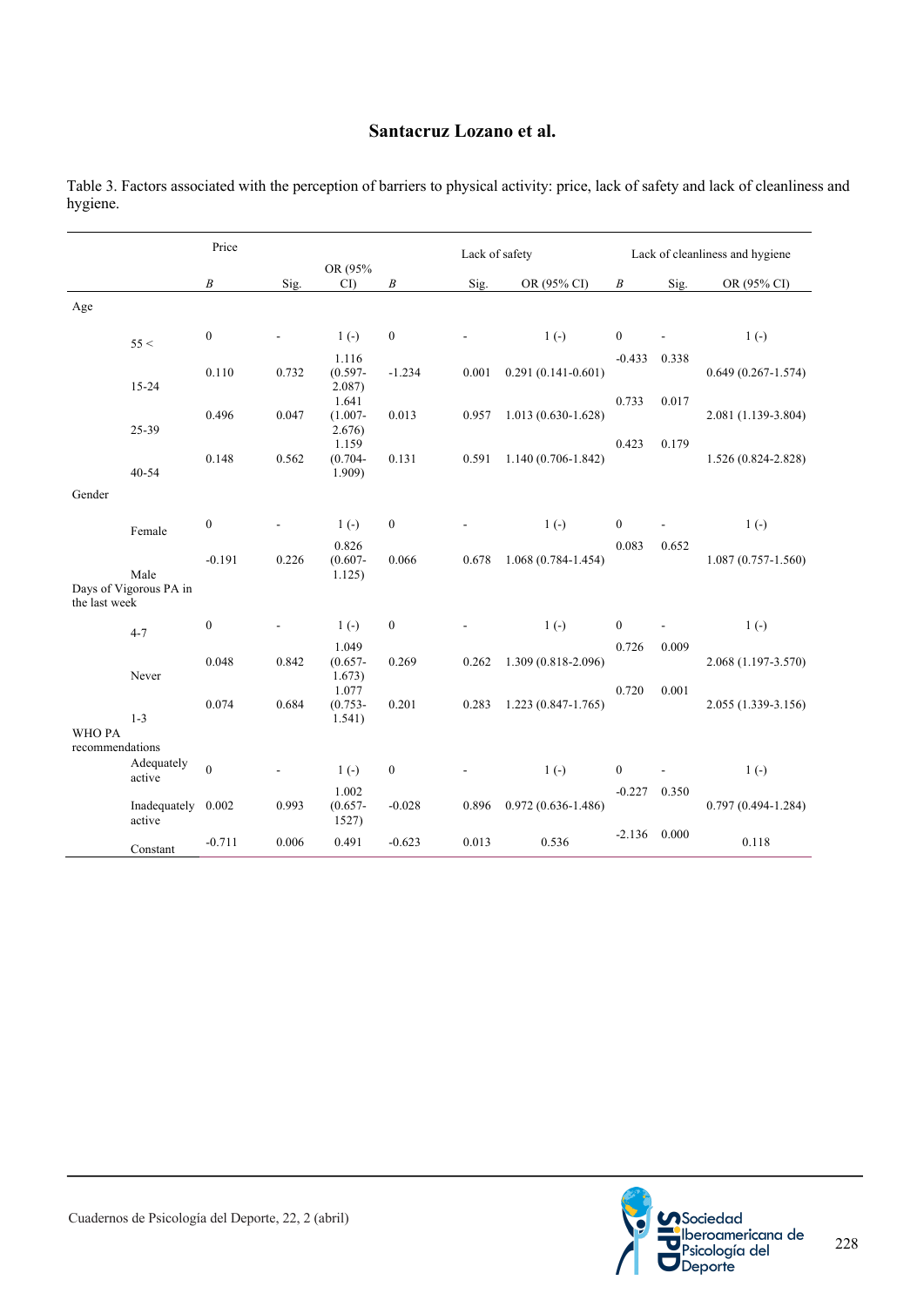## **Perceived barriers to fitness during COVID-19 in Spain**

|        |                                 | PA at home or on my own |       |                        | Lack of time     |       |                        | Lack of motivation or interest |       |                        |
|--------|---------------------------------|-------------------------|-------|------------------------|------------------|-------|------------------------|--------------------------------|-------|------------------------|
|        |                                 | $\boldsymbol{B}$        | Sig.  | OR (95% CI)            | $\boldsymbol{B}$ | Sig.  | OR (95% CI)            | $\cal B$                       | Sig.  | OR (95% CI)            |
| Age    |                                 |                         |       |                        |                  |       |                        |                                |       |                        |
|        | 55 <                            | $\boldsymbol{0}$        |       | $1(-)$                 | $\mathbf{0}$     |       | $1(-)$                 | $\boldsymbol{0}$               |       | $1(-)$                 |
|        | $15 - 24$                       | 0.036                   | 0.927 | $1.037(0.483 - 2.222)$ | 1.482            | 0.030 | 4.403 (1.153-16.806)   | 0.325                          | 0.537 | 1.384 (0.493-3.885)    |
|        | 25-39                           | 0.630                   | 0.036 | $1.877(1.041 - 3.385)$ | 1.130            | 0.071 | 3.097 (0.909-10.546)   | $-0.315$                       | 0.469 | $0.730(0.311 - 1.712)$ |
|        | $40 - 54$                       | 0.475                   | 0.121 | $1.608(0.882 - 2.931)$ | 1.109            | 0.078 | 3.030 (0.884-10.389)   | $-0.801$                       | 0.090 | $0.449(0.178-1.134)$   |
| Gender |                                 |                         |       |                        |                  |       |                        |                                |       |                        |
|        | Female                          | $\boldsymbol{0}$        |       | $1(-)$                 | $\mathbf{0}$     |       | $1(-)$                 | $\boldsymbol{0}$               |       | $1(-)$                 |
|        | Male                            | $-0.055$                | 0.753 | $0.946(0.671-1.334)$   | $-0.172$ 0.551   |       | $0.842(0.479-1.480)$   | 0.691                          | 0.026 | 1.995 (1.085-3.667)    |
|        | Days of Vigorous PA in the last |                         |       |                        |                  |       |                        |                                |       |                        |
| week   |                                 |                         |       |                        |                  |       |                        |                                |       |                        |
|        | $4 - 7$                         | $\mathbf{0}$            |       | $1(-)$                 | $\mathbf{0}$     |       | $1(-)$                 | $\boldsymbol{0}$               |       | $1(-)$                 |
|        | Never                           | $-0.170$                | 0.523 | $0.843(0.500-1.423)$   | 0.406            | 0.327 | $1.501(0.666 - 3.381)$ | 0.885                          | 0.072 | 2.423 (0.925-6.343)    |
|        | $1 - 3$                         | $-0.263$                | 0.183 | $0.768(0.522 - 1.132)$ | 0.223            | 0.500 | $1.250(0.654 - 2.388)$ | 0.543                          | 0.201 | $1.721(0.749-3.953)$   |
|        | WHO PA recommendations          |                         |       |                        |                  |       |                        |                                |       |                        |
|        | Adequately active               | $\boldsymbol{0}$        |       | $1(-)$                 | $\mathbf{0}$     |       | $1(-)$                 | $\boldsymbol{0}$               |       | $1(-)$                 |
|        | Inadequately active             | $-0.898$                | 0.001 | $0.407(0.241 - 0.690)$ | 0.011            | 0.977 | $1.011(0.493 - 2.074)$ | 0.324                          | 0.413 | $1.382(0.637 - 3.001)$ |
|        | Constant                        | $-1.124$                | 0.000 | 0.325                  | $-3.642$         | 0.000 | 0.026                  | $-3.316$                       | 0.000 | 0.036                  |

Table 4. Factors associated with the perception of barriers to physical activity: PA at home or on my own, lack of time, lack of motivation or interest.

One important consequence of this relates to profitability. If we consider together users' preoccupation for price and safety/hygiene, this creates a difficult situation for the fitness centres. On the one hand, they might need to invest more on hygiene and safety; on the other hand, it might be difficult for them to recover that investment via membership increases. Thus, fitness centres will find themselves in the centre of an almost perfect storm created by COVID-19 where, if we go one step further, they might have users that prefer to stay at home, whereas those that decide to return might not do it unless the price is frozen/reduced and extra safety/hygiene measures are in place. It is therefore unsurprising that gym and leisure centre operators in Spain are requesting supporting measures from the

local, regional and national governments (Murillo, 2020).

In fifth place appears the barrier lack of time, which has historically been the most important barrier to the practice of physical activity (Thind et al., 2016). According to age, in our study this barrier occurs more in people aged 15 to 24 years, coinciding with the study by Planas et al. (2020). Martín (2020) in her study on the impact of covid19 on the practice of AP in adults, argued that lack of time was a more relevant variable in women than men, because the health crisis forced women to dedicate more time to childcare due to school closures; it was also relevant because women are the majority of the staff working in sanitary and essential services.

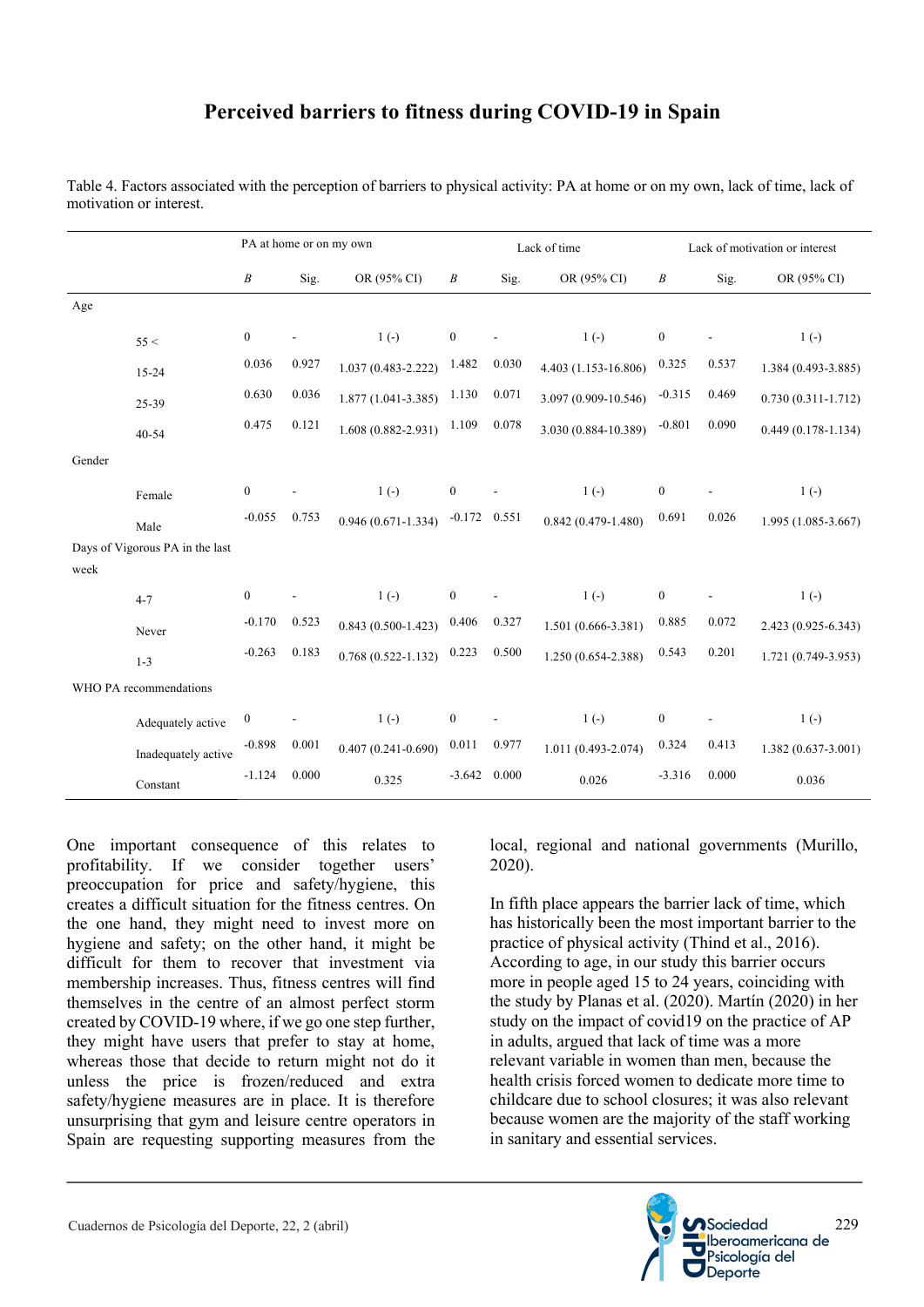However, in the teenager age bracket lack of time was a more important barrier for males than for females (Domínguez-Alonso et al., 2018). In this regard, Sevil et al. (2017) found that lack of time was the main barrier perceived in adults studying at university, without significant differences according to gender.

For our discussion here, several existing studies on the perceived barriers to PA practice share similar findings. Usually, these barriers are: lack of time; health problems or illnesses; laziness or prefer to do other things; lack of motivation or interest; excessive fitness effort required; lack of family support; fear to do exercise; the price; distance of sports facilities; lack of skills; embarrassment of practice PA with work colleagues, among other (Camargo et al., 2021; Herazo-Beltrán et al., 2017; McGuire et al., 2016; Mondaca et al., 2020; Karunanayake et al., 2020; Portela-Pino et al., 2019; Rech et al., 2018; Samperio et al., 2016; Shin et al. 2018; Silva et al., 2020; Spiteri et al., 2019; Thind et al., 2016). In most of these studies, lack of time is the main perceived barrier to PA practice. Other reasons in second place are barriers related to health problems, the excessive levels fitness effort required to do PA, or family reasons. In these studies, however, price did not normally appear as one of the main barriers to PA practice. We can see a real change in the perceptions for the new reality after COVID-19. Price has jumped to the top of the list in our results. Of course, with the data at our disposal we cannot claim this is purely and solely a change because of COVID-19, but it is certainly a plausible explanation. And specially the case of price is such a significant change (from bottom to top of the barriers' list), that we would argue our results point towards an important change in the environment with likely consequences for the sector.

### **APLICACIONES PRÁCTICAS**

This study is first and foremost an empirical contribution to reflect on the consequences of COVID-19 for sport. This information is relevant to fitness centre managers, leisure centre operators, but also to public authorities that might offer PA services to the population (note that in Spain provision of sport facilities is a competence of local councils, and many of them operate public leisure centres). Our results provide valuable and timely information to adapt the services in order to overcome the most important

perceived barriers to return to PA practice after lockdown.

Additionally, our study also provides information of interest for public authorities to plan upcoming policies promoting healthy lifestyles in the aftermath of the COVID-19 pandemic. The promotion of a healthy lifestyle that could prevent diseases linked to sedentarism is perhaps now more important than ever given the stress which the public health service is under in Spain, like in most European countries. Allegedly, any savings in health costs that could be done through the promotion of fitness or PA could be an extra resource dedicated to fight COVID-19, the most important health emergency in Spain for a century.

#### *Limitations and future research*

We already touched on the methodological limitations of the study in the methods section due to the nonprobabilistic sample, and these are acknowledged here again. Furthermore, we also need to acknowledge that one of the limitations of the study lies in the fact that our sample was restricted to fitness centre users. We cannot claim our results are generalisable to the wider population, nor to non-active people. On the other hand, we could argue that this limitation can be turned an advantage for fitness centre operators, as the results provide very focused information to retain their users in a very difficult environment.

Building on our findings, a first avenue for further research would be to undertake the survey once more with the same sample within a year of the end of lockdown to assess any changes. A different (yet complementary) line of enquiry would be to do a similar study with non-active population to compare whether the results are different to the views of the active population. Furthermore, in both cases it would be of interest to study different predictive variables, such as level of study, income, marital status, or expenditure in sport activities.

### **REFERENCES**

1. Amatriain-Fernández, S., Gronwald, T., Murillo-Rodríguez, E., Imperatori, C., Solano, A. F., Latini, A., & Budde, H. (2020). Physical Exercise Potentials Against Viral Diseases Like COVID-19 in the Elderly. *Frontiers in* 

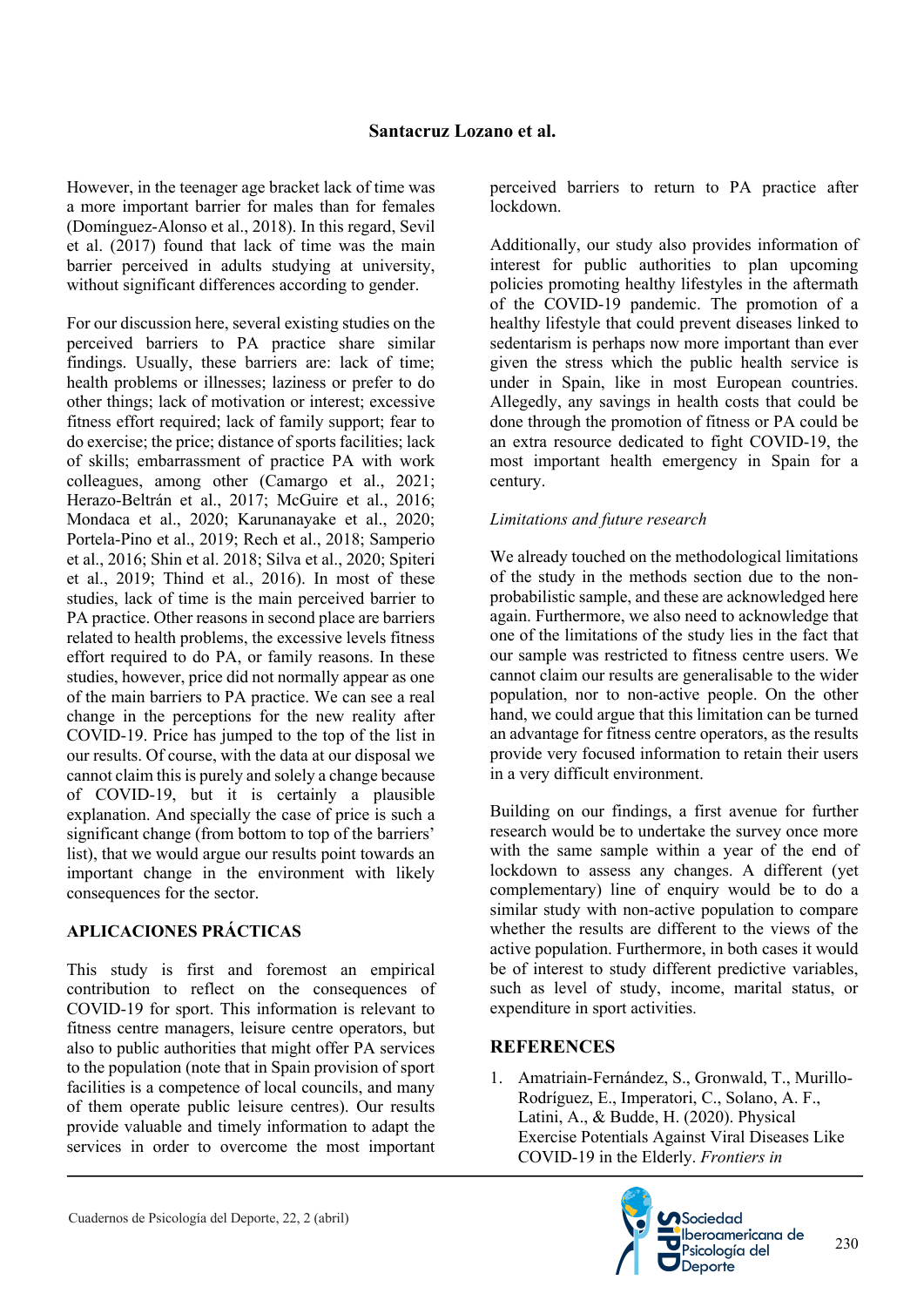*medicine*, *7*, 379.

https://doi.org/10.3389/fmed.2020.00379

- 2. Aspinall, R., & Lang, P. O. (2018). Interventions to restore appropriate immune function in the elderly. *Immunity & ageing: I & A*, *15*, 5. https://doi.org/10.1186/s12979-017-0111-6
- 3. Bhutani, S., & Cooper, J. A. (2020). COVID-19 related home lockdown in adults: weight gain risks and opportunities. *Obesity (Silver Spring, Md.)*, 10.1002/oby.22904. Advance online publication. https://doi.org/10.1002/oby.22904
- 4. Camacho-Cardeñosa, A., Camacho-Cardeñosa, M., Merellano-Navarro, E., Trapé, Á. A., & Brazo-Sayavera, J. (2020). Influencia de la actividad física realizada durante el confinamiento en la pandemia del Covid-19 sobre el estado psicológico de adultos: un protocolo de estudio. *Revista española de salud pública*, *94*, e202006063
- 5. Camargo, E. M., López-Gil, J. F., & de Campos, W. (2021). Comparação das barreiras percebidas para a prática de atividade física de acordo com o sexo e nível de atividade física. *Cuadernos de Psicología del Deporte, 21*(1), 204-215. https://doi.org/10.6018/cpd.371571
- 6. Cashmore, E., & Cleland, J. (2012). Fans, homophobia and masculinities in association football: evidence of a more inclusive environment*. The British Journal of Sociology*, 63(2), 370–387. https://doi.org/10.1111/j.1468- 4446.2012.01414.x
- 7. Cívico, A., Cuevas, N., Colomo, E. y Gabarda, V. (2021). Jóvenes y uso problemático de las tecnologías durante la pandemia: una preocupación familiar. Hachetetepé. Revista científica en Educación y Comunicación, (22), 1- 12.

https://doi.org/10.25267/Hachetetepe.2021.i22.12 04

- 8. Cleland, C., Ferguson, S., Ellis, G., & Hunter, R. F. (2018). Validity of the International Physical Activity Questionnaire (IPAQ) for assessing moderate-to-vigorous physical activity and sedentary behaviour of older adults in the United Kingdom. *BMC medical research methodology*, *18*(1), 176. https://doi.org/10.1186/s12874-018-0642-3
- 9. Clemente Remón, Á. L., Jiménez Díaz-Benito, V., Jiménez Beatty, J. E., & Santacruz Lozano, J. A. (2020). Levels of Physical Activity Among

Older Adults in the European Union. *Journal of aging and physical activity*, *29*(2), 242–249. https://doi.org/10.1123/japa.2020-0177

- 10. Crisafulli, A., & Pagliaro, P. (2020). Physical activity/inactivity and COVID-19. *European journal of preventive cardiology*, 2047487320927597. https://doi.org/10.1177/2047487320927597
- 11. Damiot, A., Pinto, A. J., Turner, J. E., & Gualano, B. (2020). Immunological Implications of Physical Inactivity among Older Adults during the COVID-19 Pandemic. *Gerontology*, 1–8. https://doi.org/10.1159/000509216
- 12. Di Renzo, L., Gualtieri, P., Pivari, F., Soldati, L., Attinà, A., Cinelli, G., Leggeri, C., Caparello, G., Barrea, L., Scerbo, F., Esposito, E., & De Lorenzo, A. (2020). Eating habits and lifestyle changes during COVID-19 lockdown: an Italian survey. *Journal of translational medicine*, *18*(1), 229. https://doi.org/10.1186/s12967-020-02399-5
- 13. Di Sebastiano, K. M., Chulak-Bozzer, T., Vanderloo, L. M., & Faulkner, G. (2020). Don't Walk So Close to Me: Physical Distancing and Adult Physical Activity in Canada. *Frontiers in psychology, 11*, 1895. https://doi.org/10.3389/fpsyg.2020.01895
- 14. Domínguez-Alonso, J.; López-Castelo, A. y Portela-Pino, I. (2018) Propiedades psicométricas del autoinforme de barreras para la práctica del ejercicio físico (ABPEF). *Revista Internacional de Medicina y Ciencias de la Actividad Física y el Deporte*, *18*(72), 753-768. http://doi.org/10.15366/rimcafd2018.72.010
- 15. European Union (2018). *Sumary Special Eurobarometer 472. Sport and physical activity*. European Union.
- 16. García-Fernández, J., Gálvez-Ruíz, P., Pitts, B.G., Vélez-Colón, L. and Bernal-García, A. (2018). Consumer behaviour and sport services: an examination of fitness centre loyalty. *Int. J. Sport Management and Marketing*, *18*, 8–23. 10.1504/IJSMM.2018.091342
- 17. García-Tascón, M., Mendaña-Cuervo, C., Sahelices-Pinto, C., & Magaz-González, A.-M. (2021). La Repercusión en la calidad de vida, salud y práctica de actividad física del confinamiento por Covid-19 en España. *Retos*, *42*, 684-695.

https://doi.org/10.47197/retos.v42i0.88098

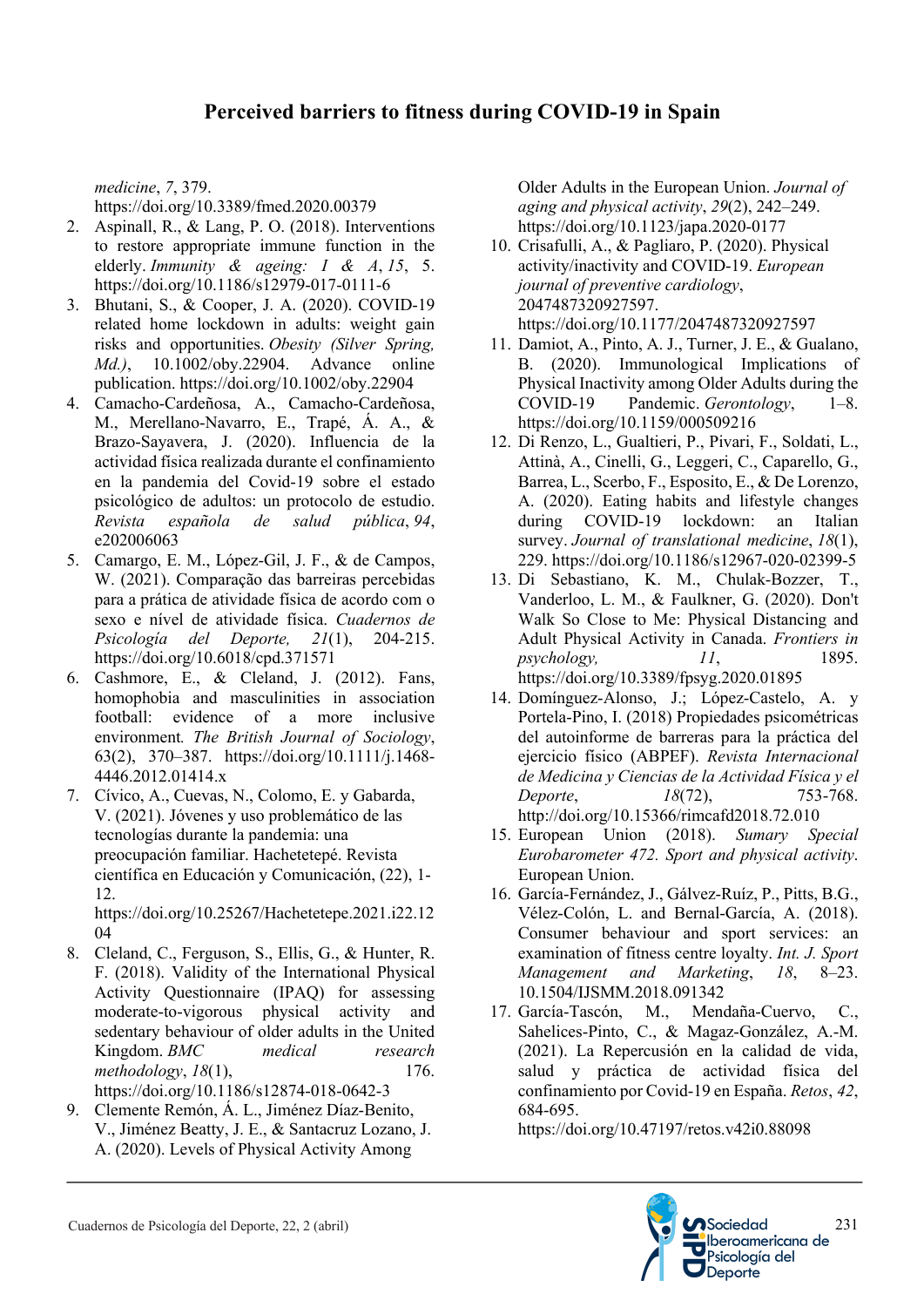- 18. Gao, Z., Lee, J. E., McDonough, D. J., & Albers, C. (2020). Virtual Reality Exercise as a Coping Strategy for Health and Wellness Promotion in Older Adults during the COVID-19 Pandemic. *Journal of clinical medicine*, *9*(6), 1986. https://doi.org/10.3390/jcm9061986
- 19. Gerovasili, V., Agaku, I. T., Vardavas, C. I., & Filippidis, F. T. (2015). Levels of physical activity among adults 18-64 years old in 28 European countries. *Preventive medicine*, *81*, 87–91. https://doi.org/10.1016/j.ypmed.2015.08.005
- 20. Gobierno de España. (2020, 14 de marzo). *Real Decreto 463/2020, de 14 de marzo, por el que se declara el estado de alarma para la gestión de la situación de crisis sanitaria ocasionada por el COVID-19.* Boletín Oficial del Estado, 67, 25390- 25400.

https://www.boe.es/eli/es/rd/2020/03/14/463

- 21. González Suárez, J. (2019). Influencia de los deportes electrónicos sobre el apoyo social autopercibido. *Revista de Psicología Aplicada al Deporte y al Ejercicio Físico, 4*(1),1-10. https://doi.org/10.5093/rpadef2019a1
- 22. Goethals, L., Barth, N., Guyot, J., Hupin, D., Celarier, T., & Bongue, B. (2020). Impact of Home Quarantine on Physical Activity Among Older Adults Living at Home During the COVID-19 Pandemic: Qualitative Interview Study. *JMIR aging*, 3(1), e19007. https://doi.org/10.2196/19007
- 23. González-Sanguino, C., Ausín, B., Castellanos, M. Á., Saiz, J., López-Gómez, A., Ugidos, C., & Muñoz, M. (2020). Mental health consequences during the initial stage of the 2020 Coronavirus pandemic (COVID-19) in Spain. *Brain, behavior, and immunity*, *87*, 172–176. https://doi.org/10.1016/j.bbi.2020.05.040
- 24. Heffernan, K. S., & Young Jae, S. (2020). Exercise as medicine for COVID-19: An ACE in the hole? *Medical hypotheses*, *142*, 109835. Advance online publication. https://doi.org/10.1016/j.mehy.2020.109835
- 25. Herazo-Beltrán, Y., Pinillos, Y., Vidarte, J., Crissien, E., Suarez, D., & García, R. (2017). Predictors of perceived barriers to physical activity in the general adult population: a crosssectional study. *Brazilian journal of physical therapy*, *21*(1), 44–50. https://doi.org/10.1016/j.bjpt.2016.04.003
- 26. Hermi Zaar, M., & Manuel-Blas García Ávila. (2020). El Covid-19 en España y sus primeras consecuencias. *Espaço e Economia, 17*, 1-20. https://doi.org/10.4000/espacoeconomia.10142
- 27. Jiménez Toribio, M. (2019). Videojuegos violentos, violencia y variables relacionadas: estado del debate. *Revista de Psicología Aplicada al Deporte y al Ejercicio Físico, 4*(1), 1-12. https://doi.org/10.5093/rpadef2019a2
- 28. Karunanayake, A. L., Senaratne, C. D., & Stathi, A. (2020). A descriptive cross sectional study comparing barriers and determinants of physical activity of Sri Lankan middle aged and older adults. *PloS one*, *15*(5), e0232956. https://doi.org/10.1371/journal.pone.0232956
- 29. Király, O., Potenza, M. N., Stein, D. J., King, D. L., Hodgins, D. C., Saunders, J. B., Griffiths, M. D., Gjoneska, B., Billieux, J., Brand, M., Abbott, M. W., Chamberlain, S. R., Corazza, O., Burkauskas, J., Sales, C., Montag, C., Lochner, C., Grünblatt, E., Wegmann, E., Martinotti, G., … Demetrovics, Z. (2020). Preventing problematic internet use during the COVID-19 pandemic: Consensus guidance. *Comprehensive psychiatry*, *100*, 152180. https://doi.org/10.1016/j.comppsych.2020.15218 0
- 30. Kumar, R., Rani, M., Srikanth, A., Sah, R., Rodriguez-Morales, A., Kalita, H., Nanda, C., Sharma, S., Sharma, Y., Rabaan, A., Rahmani, J., & Kumar, P. (2020). Prediction of the COVID-19 Pandemic for the Top 15 Affected Countries: Advanced Autoregressive Integrated Moving Average (ARIMA) Model. *JMIR Public Health Surveill,* 6(2), e19115. https://doi.org/10.2196/19115
- 31. Lee, P. H., Macfarlane, D. J., Lam, T. H., & Stewart, S. M. (2011). Validity of the International Physical Activity Questionnaire Short Form (IPAQ-SF): a systematic review. *The international journal of behavioral nutrition and physical activity*, *8*, 115. https://doi.org/10.1186/1479-5868-8-115
- 32. Ley Orgánica 3/2018, de 5 de diciembre, de Protección de Datos Personales y garantía de los derechos digitales. *Boletín Oficial del Estado, 294*, de 6 de diciembre de 2018, pp. 119788- 119857.

https://www.boe.es/eli/es/lo/2018/12/05/3



232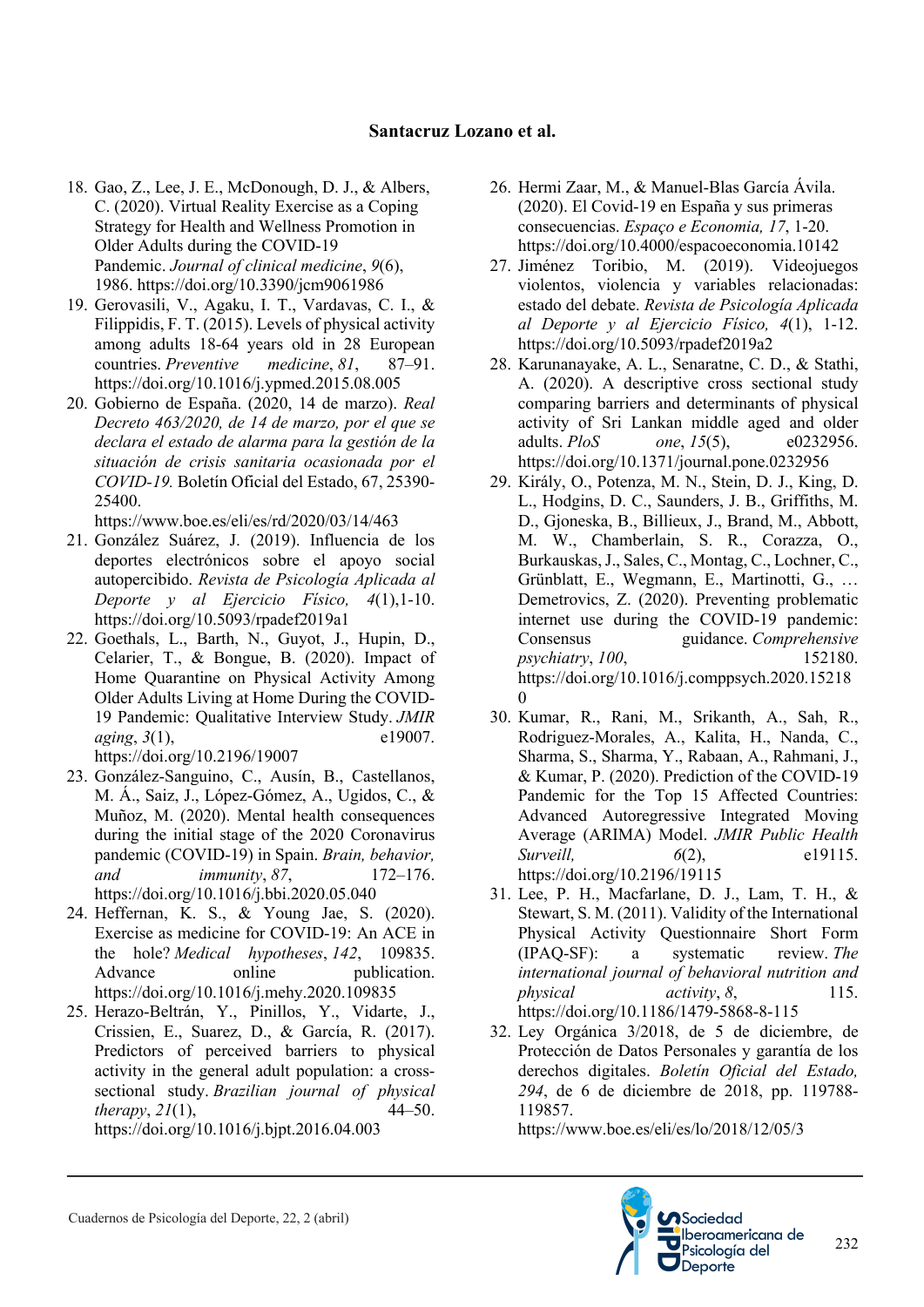## **Perceived barriers to fitness during COVID-19 in Spain**

- 33. Lim, S., Shin, S. M., Nam, G. E., Jung, C. H., & Koo, B. K. (2020). Proper Management of People with Obesity during the COVID-19 Pandemic. *Journal of obesity & metabolic syndrome*, 29(2), 84–98. https://doi.org/10.7570/jomes20056
- 34. Lippi, G., Henry, B., Bovo, C., & Sanchis-Gomar, F. (2020). Health risks and potential remedies during prolonged lockdowns for coronavirus disease 2019 (COVID-19). *Diagnosis, 7*(2), 85- 90. https://doi.org/10.1515/dx-2020-0041
- 35. López-Bueno, R.; Calatayud, J.; Andersen, L.L.; Balsalobre-Fernández, C.; Casaña, J.; Casajús, J.A.; Smith, L.; López-Sánchez, G.F. (2020). Immediate Impact of the COVID-19 Lockdown on Physical Activity Levels in Spanish Adults. *Sustainability*, *12*, 5708. https://doi.org/10.3390/su12145708
- 36. Luzi, L., & Radaelli, M. G. (2020). Influenza and obesity: its odd relationship and the lessons for COVID-19 pandemic. *Acta diabetologica*, *57*(6), 759–764. https://doi.org/10.1007/s00592-020- 01522-8
- 37. Manfreda, K.L, Bosnjak, M., Berzelak, J., Haas, I. & Vehovar, V. (2008). Web surveys versus other survey modes: a meta-analysis comparing response rates. *International Journal of Market Research, 50*(1), 79-104.
- 38. Martín Rodríguez, M. (2020). COVID-19 y práctica de actividad física y deporte entre mujeres adultas españolas: Contexto y recomendaciones. *Sociología del Deporte*, *1*(2), 71–76.

https://doi.org/10.46661/socioldeporte.5429

- 39. Martín-Moya, R., Jesús Ruiz-Montero, P., Rivera García, E., & Leeson, G. (2020). Psychological and Environmental Factors for Older Adults to Exercise: A Systematic Review. *Revista De Psicología Del Deporte (Journal of Sport Psychology)*, *29*(2), 93–104.
- 40. Martínez-de-Quel, Ó., Suárez-Iglesias, D., López-Flores, M., & Pérez, C. A. (2021). Physical activity, dietary habits and sleep quality before and during COVID-19 lockdown: A longitudinal study. *Appetite*, 158, 105019. https://doi.org/10.1016/j.appet.2020.105019
- 41. Martinez-Ferrán, M., de la Guía-Galipienso, F., Sanchis-Gomar, F., & Pareja-Galeano, H. (2020). Metabolic Impacts of Lockdown during the COVID-19 Pandemic Due to Modified Diet and

Physical Activity Habits. *Nutrients*, *12*(6), E1549. https://doi.org/10.3390/nu12061549

42. Matias, T., Dominski, F. H., & Marks, D. F. (2020). Human needs in COVID-19 isolation. *Journal of health psychology*, *25*(7), 871–882.

https://doi.org/10.1177/1359105320925149

43. Matos, R., Amaro, N., Antunes, R., & Rosa, M. (2021). Preocupaciones de adultos portugueses sobre el regreso a la práctica deportiva en instalaciones deportivas cubiertas tras el confinamiento al que obligó la pandemia COVID-19- propuestas de estrategias de mitigación. *Cuadernos de Psicología del Deporte*, *21*(2).

https://doi.org/10.6018/cpd.435751

- 44. Mattioli, A. V., & Ballerini Puviani, M. (2020). Lifestyle at Time of COVID-19: How Could Quarantine Affect Cardiovascular Risk. *American journal of lifestyle medicine*, *14*(3), 240–242. https://doi.org/10.1177/1559827620918808
- 45. Mayo, X., Liguori, G., Iglesias-Soler, E., Copeland, R. J., Clavel San Emeterio, I., Lowe, A., Del Villar, F., & Jimenez, A. (2019). The active living gender's gap challenge: 2013-2017 Eurobarometers physical inactivity data show constant higher prevalence in women with no progress towards global reduction goals. *BMC public health*, *19*(1), 1677. https://doi.org/10.1186/s12889-019-8039-8
- 46. McGuire, A., Seib, C., & Anderson, D. (2016). Factors predicting barriers to exercise in midlife Australian women. *Maturitas*, *87*, 61–66. https://doi.org/10.1016/j.maturitas.2016.02.010
- 47. Mediouni, M., Madiouni, R., & Kaczor-Urbanowicz, K. E. (2020). COVID-19: How the Quarantine could lead to the Depreobesity. *Obesity medicine*, *19*, 100255. Advance online publication. https://doi.org/10.1016/j.obmed.2020.100255
- 48. Mondaca, F.; Zueck, M. C.; Mayorga-Vega, D.; Flores, L. A.; Benitez, Z. P.; Peinado, J. E. (2020). Composición e invarianza factorial del Autoinforme de Barreras para la Práctica de Ejercicio Físico (ABPEF-M) en universitarios mexicanos deportistas. *Cuadernos de Psicología del Deporte,* 20(2), 253-264. https://doi.org/10.6018/cpd.352791
- 49. Murillo, C. (2020). Introducción. Análisis y propuestas para el sector del deporte ante la crisis

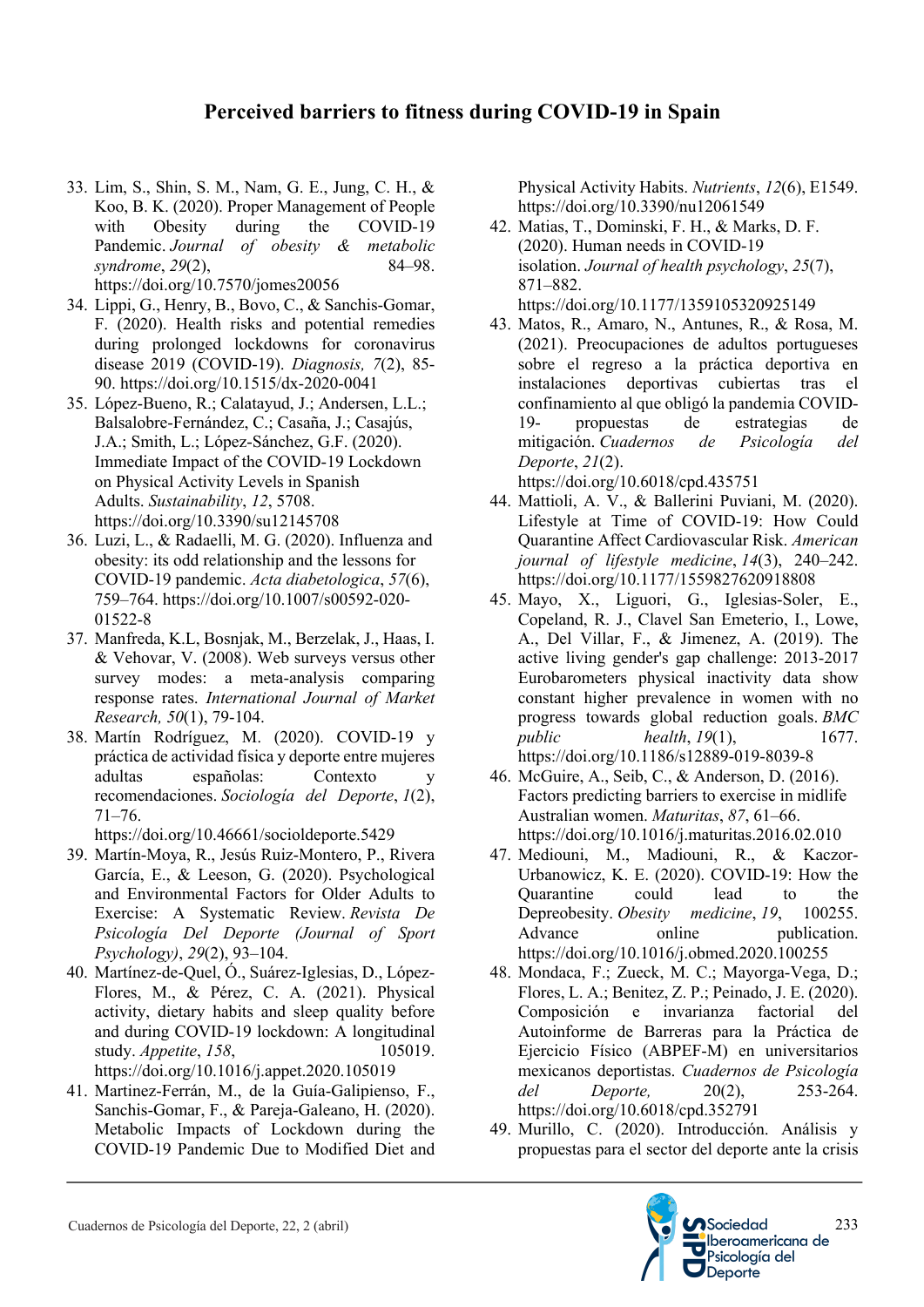provocada por la Covid-19. En Murillo, C. y Moya, X. (Eds.), *Economía y gestión del deporte en la crisis sanitaria de 2020*, (págs. 15-20). Wanceulen.

- 50. Narici, M., Vito, G., Franchi, M., Paoli, A., Moro, T., Marcolin, G., Grassi, B., Baldassarre, G., Zuccarelli, L., Biolo, G., di Girolamo, F. G., Fiotti, N., Dela, F., Greenhaff, P., & Maganaris, C. (2021). Impact of sedentarism due to the COVID-19 home confinement on neuromuscular, cardiovascular and metabolic health: Physiological and pathophysiological implications and recommendations for physical and nutritional countermeasures. *European journal of sport science*, *21*(4), 614–635. https://doi.org/10.1080/17461391.2020.1761076
- 51. Nieman, D. C., & Wentz, L. M. (2019). The compelling link between physical activity and the body's defense system. *Journal of sport and health science*, *8*(3), 201–217. https://doi.org/10.1016/j.jshs.2018.09.009
- 52. Pellegrini, M., Ponzo, V., Rosato, R., Scumaci, E., Goitre, I., Benso, A., Belcastro, S., Crespi, C., De Michieli, F., Ghigo, E., Broglio, F., & Bo, S. (2020). Changes in Weight and Nutritional Habits in Adults with Obesity during the "Lockdown" Period Caused by the COVID-19 Virus Emergency. *Nutrients*, *12*(7), E2016. https://doi.org/10.3390/nu12072016
- 53. Planas, A., Reig, F., Palmi, J., del Arco, I., & Antoni Prat, J. (2020). Motivations, barriers and physical condition in adolescents, according to the stage of change in physical exercise. *Revista De Psicología Del Deporte (Journal of Sport Psychology)*, *29*(2), 125–134.
- 54. Portela-Pino, I., López-Castedo, A., Martínez-Patiño, M. J., Valverde-Esteve, T., & Domínguez-Alonso, J. (2019). Gender Differences in Motivation and Barriers for The Practice of Physical Exercise in Adolescence. *International journal of environmental research and public health*,  $17(1)$ , 168. https://doi.org/10.3390/ijerph17010168
- 55. Ranasinghe, C., Ozemek, C., & Arena, R. (2020). Exercise and well-being during COVID 19 - time to boost your immunity. *Expert review of antiinfective therapy*, 1–6. Advance online publication.

https://doi.org/10.1080/14787210.2020.1794818

- 56. Rech, C.R., Camargo, E.M., Bertasso, P.A., Loch, M., Siqueira, R. (2018). Perceived barriers to leisure-time physical activity in the brazilian population. *Revista Brasileria Med Esporte 24* (4), 303-309. https://doi.org/10.1590/1517- 869220182404175052
- 57. Reigal, R. E., Pastrana-Brincones, J. L., González-Ruiz, S. L., Hernández-Mendo, A., Morillo-Baro, J. P., & Morales-Sánchez, V. (2020). Use of Data Mining to Determine Usage Patterns of an Online Evaluation Platform During the COVID-19 Pandemic. *Frontiers in psychology*, *11*, 588843. https://doi.org/10.3389/fpsyg.2020.588843
- 58. Reigal, R.E.; Páez-Maldonado, J.A.; Pastrana-Brincones, J.L.; Morillo-Baro, J.P.; Hernández-Mendo, A.; Morales-Sánchez, V. (2021). *Physical Activity Is Related to Mood States, Anxiety State and Self-Rated Health in COVID-19 Lockdown. Sustainability, 13*, 5444. https://doi.org/ 10.3390/su13105444
- 59. Rodrigues, F. F., Macedo, R., Teixeira, D., Cid, L., & Monteiro, D. (2021). Análise comportamental da prática de exercício físico em adultos em contexto de ginásio ao longo de dois anos. *Cuadernos de Psicología del Deporte*, *21*(1), 282–292. https://doi.org/10.6018/cpd.433261
- 60. Roschel, H., Artioli, G. G., & Gualano, B. (2020). Risk of Increased Physical Inactivity During COVID-19 Outbreak in Older People: A Call for Actions. *Journal of the American Geriatrics Society*, *68*(6), 1126–1128. https://doi.org/10.1111/jgs.16550
- 61. Rubio, V. J., Sánchez-Iglesias, I., Bueno, M., & Martin, G. (2021). Athletes' Psychological Adaptation to Lockdown Due to COVID-19: A Longitudinal Study. *Frontiers in psychology, 11*, 613495.

https://doi.org/10.3389/fpsyg.2020.613495

- 62. Rubio Castañeda, F. J., Tomás Aznar, C., & Muro Baquero, C. (2017). Validity, Reliability and Associated Factors of the International Physical Activity Questionnaire Adapted to Elderly (IPAQ-E). *Revista española de salud pública*, *91*, e201701004.
- 63. Samperio, J., Jiménez-Castuera, R., Lobato, S., Leyton, M., & Claver, F. (2016). Variables motivacionales predictoras de las barreras para la práctica de ejercicio físico en adolescentes.